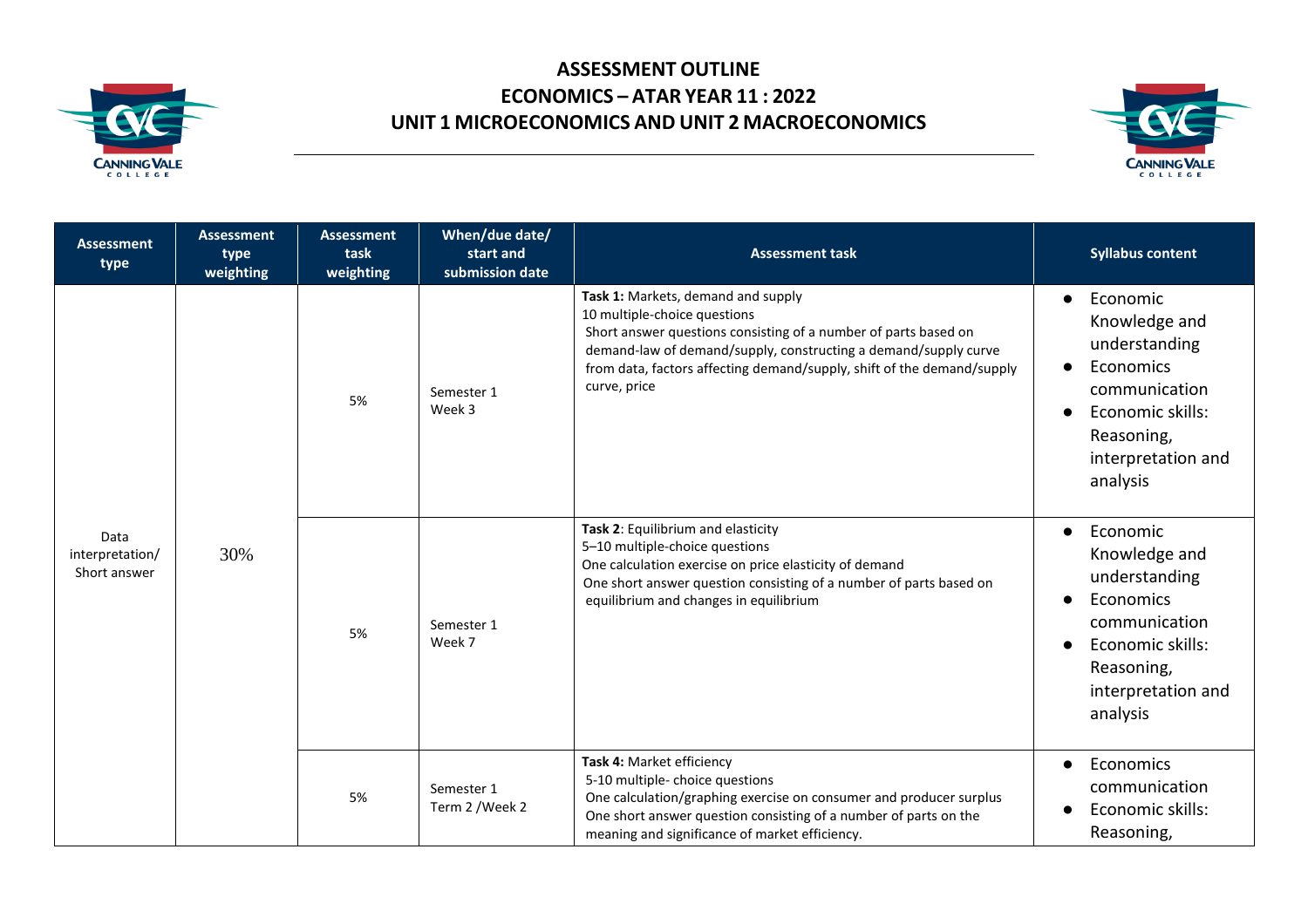



|  |  |    |                               |                                                                                                                                                                                                                                                                                                                                                                                                                                                                          | interpretation and<br>analysis                                                                                                                            |
|--|--|----|-------------------------------|--------------------------------------------------------------------------------------------------------------------------------------------------------------------------------------------------------------------------------------------------------------------------------------------------------------------------------------------------------------------------------------------------------------------------------------------------------------------------|-----------------------------------------------------------------------------------------------------------------------------------------------------------|
|  |  | 5% | Semester 2<br>Term 3 / Week 4 | Task 7: The circular flow model and aggregate expenditure<br>5-10 multiple choice questions<br>One short answer question based on the circular flow model - identifying<br>leakages and injections: explaining impact of a change in either a leakage<br>or injection on equilibrium.<br>One short answer question consisting of a number of parts based on the<br>categories of aggregate expenditure.                                                                  | Economic<br>$\bullet$<br>Knowledge and<br>understanding<br>Economics<br>communication<br>Economic skills:<br>Reasoning,<br>interpretation and<br>analysis |
|  |  | 5% | Semester 2<br>Term 3 /Week 7  | Task 8: Economic growth and inflation<br>5-10 multiple choice questions.<br>One data interpretation / calculation exercise on real GDP<br>One data interpretation / calculation exercise on inflation<br>One short answer question consisting of a number of parts on the<br>categorises of aggregate expenditure.                                                                                                                                                       | Economic<br>$\bullet$<br>Knowledge and<br>understanding<br>Economics<br>communication<br>Economic skills:<br>Reasoning,<br>interpretation and<br>analysis |
|  |  | 5% | Semester 2<br>Term 3/ Week 10 | Task 9: Balance of payments<br>5-10 multiple choice question<br>One data interpretation/calculation exercise based on the balance of<br>payments<br>One short answer question consisting of a number of parts based on<br>classifying transactions as either credit/debit entries and between types of<br>account<br>One short answer question consisting of a number of parts explaining why<br>Australia has a current account deficit and a financial account surplus | Economic<br>$\bullet$<br>Knowledge and<br>understanding<br>Economics<br>communication<br>Economic skills:<br>Reasoning,                                   |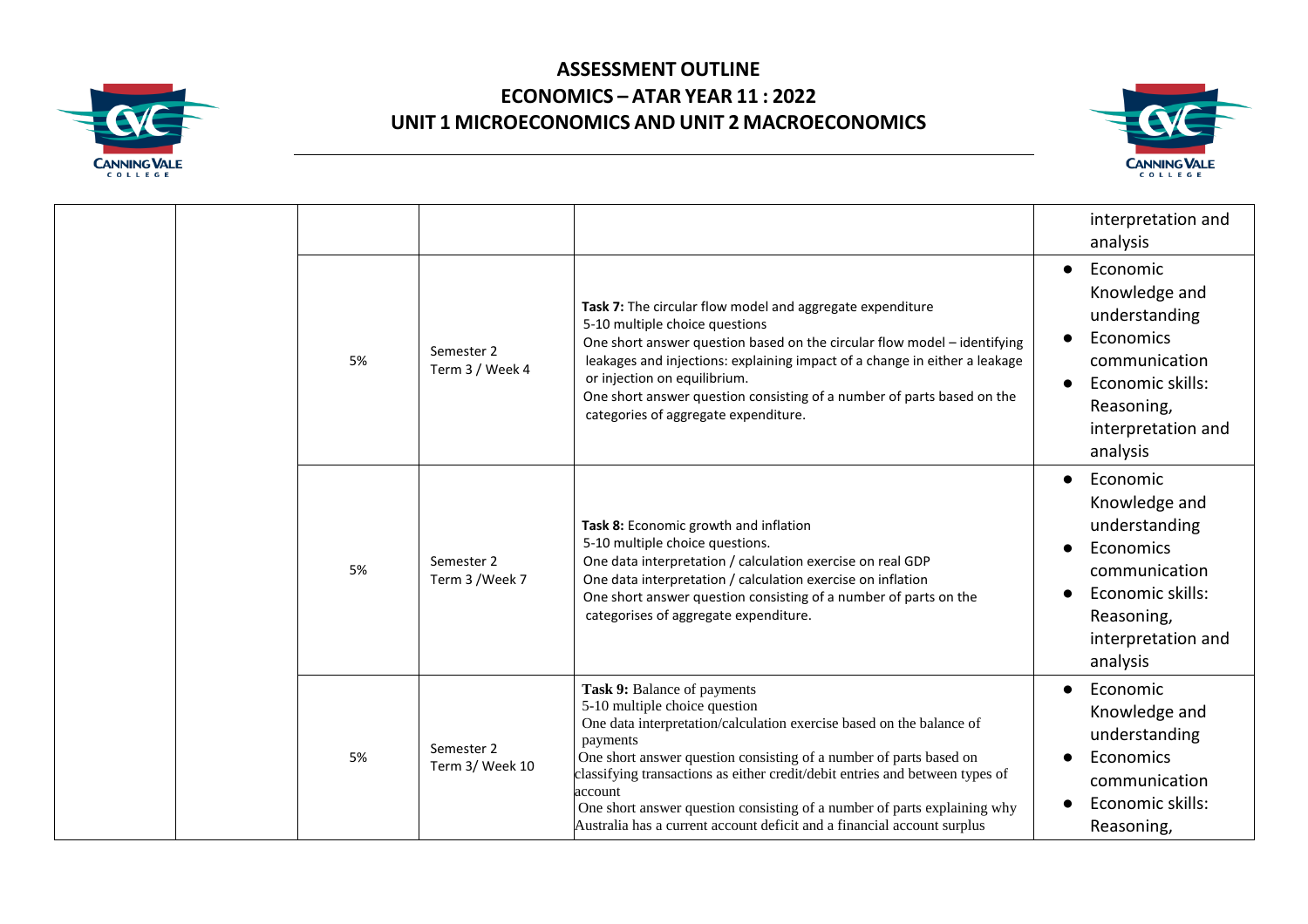



|                        |     |     |                                                      |                                                                                                                                                                                                                                                                                                           | interpretation and<br>analysis                                                                                                                            |
|------------------------|-----|-----|------------------------------------------------------|-----------------------------------------------------------------------------------------------------------------------------------------------------------------------------------------------------------------------------------------------------------------------------------------------------------|-----------------------------------------------------------------------------------------------------------------------------------------------------------|
| <b>Extended Answer</b> | 40% | 10% | Semester 1<br>Week 9                                 | Task 3: Market conditions - case study/scenario conducted in class under<br>test conditions<br>A series of questions based on a media article dealing with a market (e.g.<br>coffee)<br>Questions are based on changes in market conditions - demand and/or<br>supply; elasticity of demand and/or supply | Economic<br>$\bullet$<br>Knowledge and<br>understanding<br>Economics<br>communication<br>Economic skills:<br>Reasoning,<br>interpretation and<br>analysis |
|                        |     | 10% | Semester 1<br>Term 2 Week 4                          | Task 5: Market failure – essay/extended answer or assignment (with an in-<br>class validation)<br>The question(s) require application of the theory of market failure to a<br>topical issue, such as global warming, the depletion of fish stocks or the<br>misuse of market power                        | Economics<br>$\bullet$<br>communication<br>Economic skills:<br>Reasoning,<br>interpretation and<br>analysis                                               |
|                        |     | 10% | Semester 2<br>Term 4 Issue: Week 4<br>Submit: Week 5 | Task 11: Australia's macroeconomic performance - case study<br>The task requires using data on real GDP, unemployment and inflation over<br>time for the Australian economy, showing the position of the economy in the<br>business cycle and explaining the trend in the data series for each variable   | Economic<br>$\bullet$<br>Knowledge and<br>understanding<br>Economics<br>communication<br>Economic skills:<br>Reasoning,<br>interpretation and<br>analysis |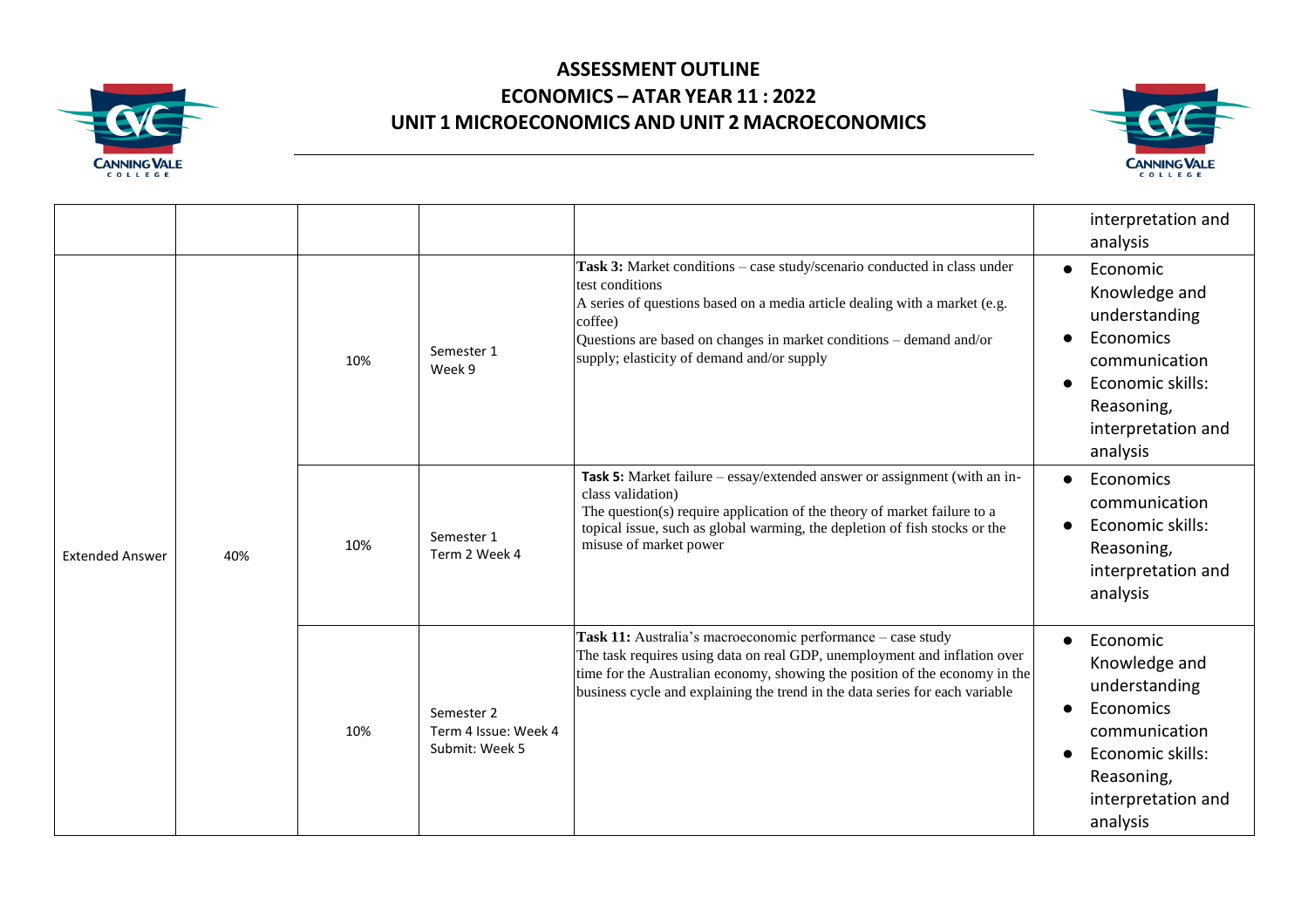



|                    |      | 10%  | Semester 2<br>Term 4/ Week 3     | Task 10: The public sector and taxation - essay/extended answer<br>conducted under test conditions<br>The question will cover the public sector and taxation – outline the role of<br>the government in a modified market economy; identify the main types of<br>Commonwealth government expenditure and taxes; does Australia have a<br>fair, efficient and simple tax system? |                                                                                                                                                                                     |
|--------------------|------|------|----------------------------------|---------------------------------------------------------------------------------------------------------------------------------------------------------------------------------------------------------------------------------------------------------------------------------------------------------------------------------------------------------------------------------|-------------------------------------------------------------------------------------------------------------------------------------------------------------------------------------|
|                    |      | 15%  | Semester 1<br>Term 2- Week $7/8$ | Task 6: Semester 1 examination $-2.5$ hours using a modified examination<br>design brief from the ATAR Year 12 syllabus Section One: 30 multiple-<br>choice questions (30%)<br>Section Two: three data interpretation/short answer questions (45%)<br>Section Three: one essay/extended answer question from a choice of two<br>(25%)                                           | Economic<br>$\bullet$<br>Knowledge and<br>understanding<br>Economics<br>$\bullet$<br>communication<br>Economic skills:<br>$\bullet$<br>Reasoning,<br>interpretation and<br>analysis |
| <b>Examination</b> | 30%  | 15%  | Semester 2<br>Term 4- Week 6/7   | <b>Task 12: Semester 2 examination</b> $-3$ hours using the examination design<br>brief from the ATAR Year 12 syllabus Section One: 24 multiple-choice<br>questions (24%)<br>Section Two: three data interpretation/short answer questions (36%)<br>Section Three: two essay/extended answer questions from a choice of four<br>(40%)                                           | Economic<br>$\bullet$<br>Knowledge and<br>understanding<br>Economics<br>$\bullet$<br>communication<br>Economic skills:<br>$\bullet$<br>Reasoning,<br>interpretation and<br>analysis |
| <b>Total</b>       | 100% | 100% |                                  |                                                                                                                                                                                                                                                                                                                                                                                 |                                                                                                                                                                                     |